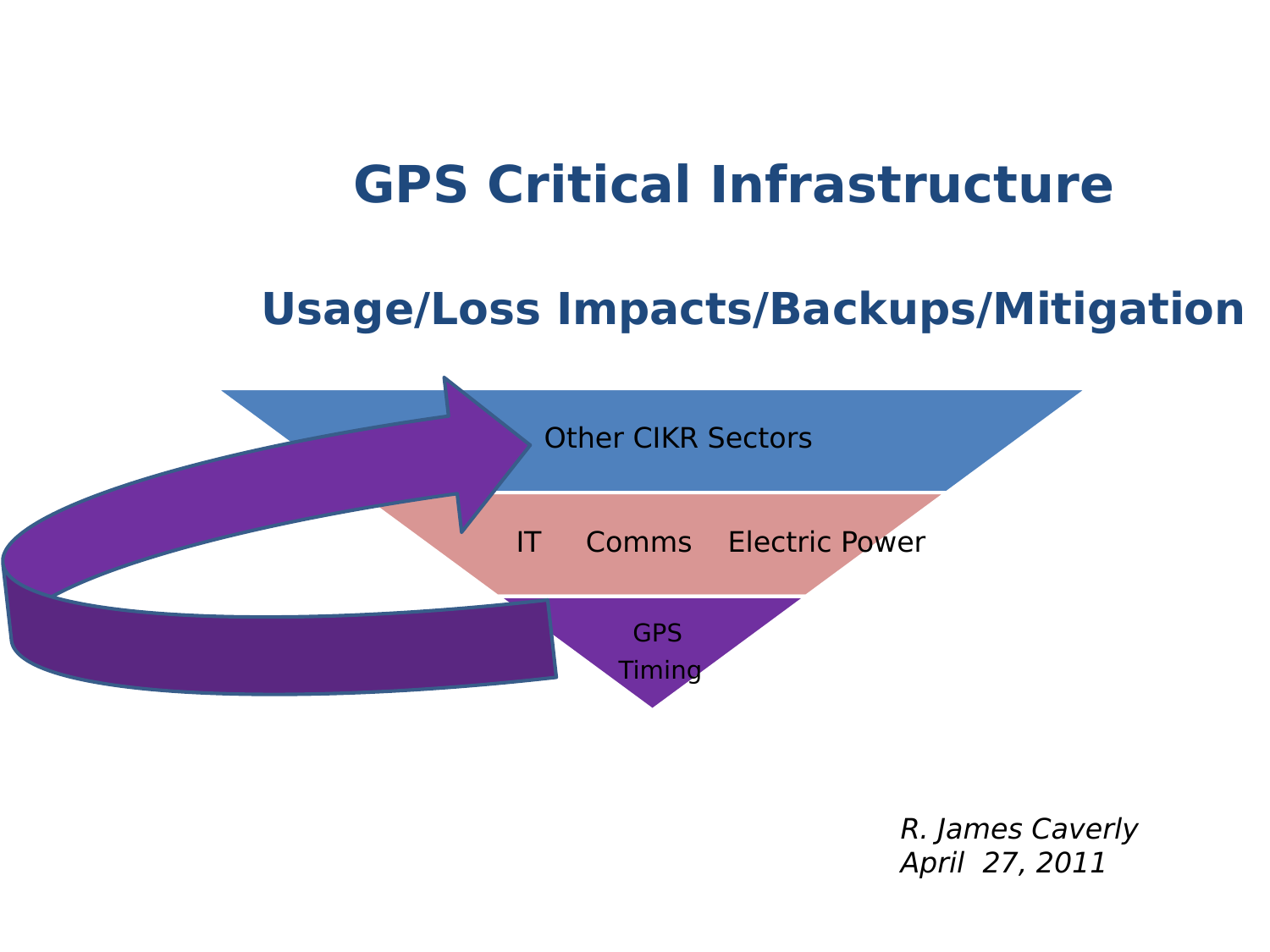## **Critical Infrastructure GPS Depe**

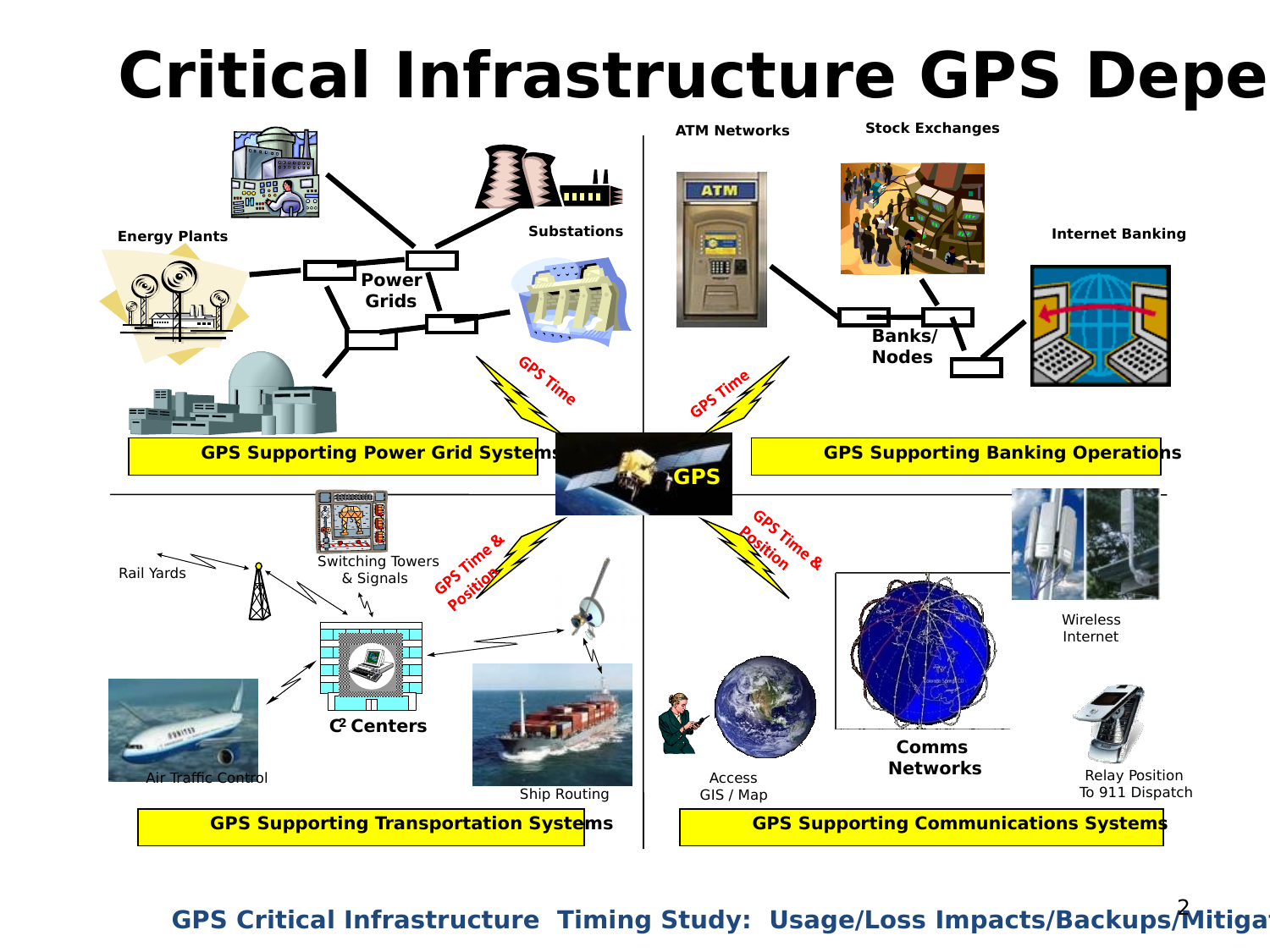# **Summary of CI GPS Timing Usa**

- Of the 18 CIKR sectors, 15 use GPS timing
- Major uses of GPS timing are for:
	- Network and phase synchronization in wireline and wireless networks (Communications/IT Sectors) used in multiple critical infrastructures
	- Precise frequency generation and stabilization for single frequency wireless networks (LMR simulcast)
	- Phase synchronization in Electric Power, Nuclear Power, and Dams/Hydroelectric power sectors/subsectors
	- Process scheduling, control, and synchronization in Oil and Natural Gas/Chemical/Critical Manufacturing/DIB sectors
	- Precise time stamping of data, transactions/high-frequency trading in Bank Finance/Postal and Shipping sectors
- In general, GPS timing used in *distributed* interconnected systems that require synchronization for monitoring, control, production, transaction tracking, and o functions
- Of the 15 GPS timing using CIKR sectors, GPS timing is deemed Essential in 11
	- Essential in more than half of the Nation's CIKR Sectors
	- Dependence is growing over time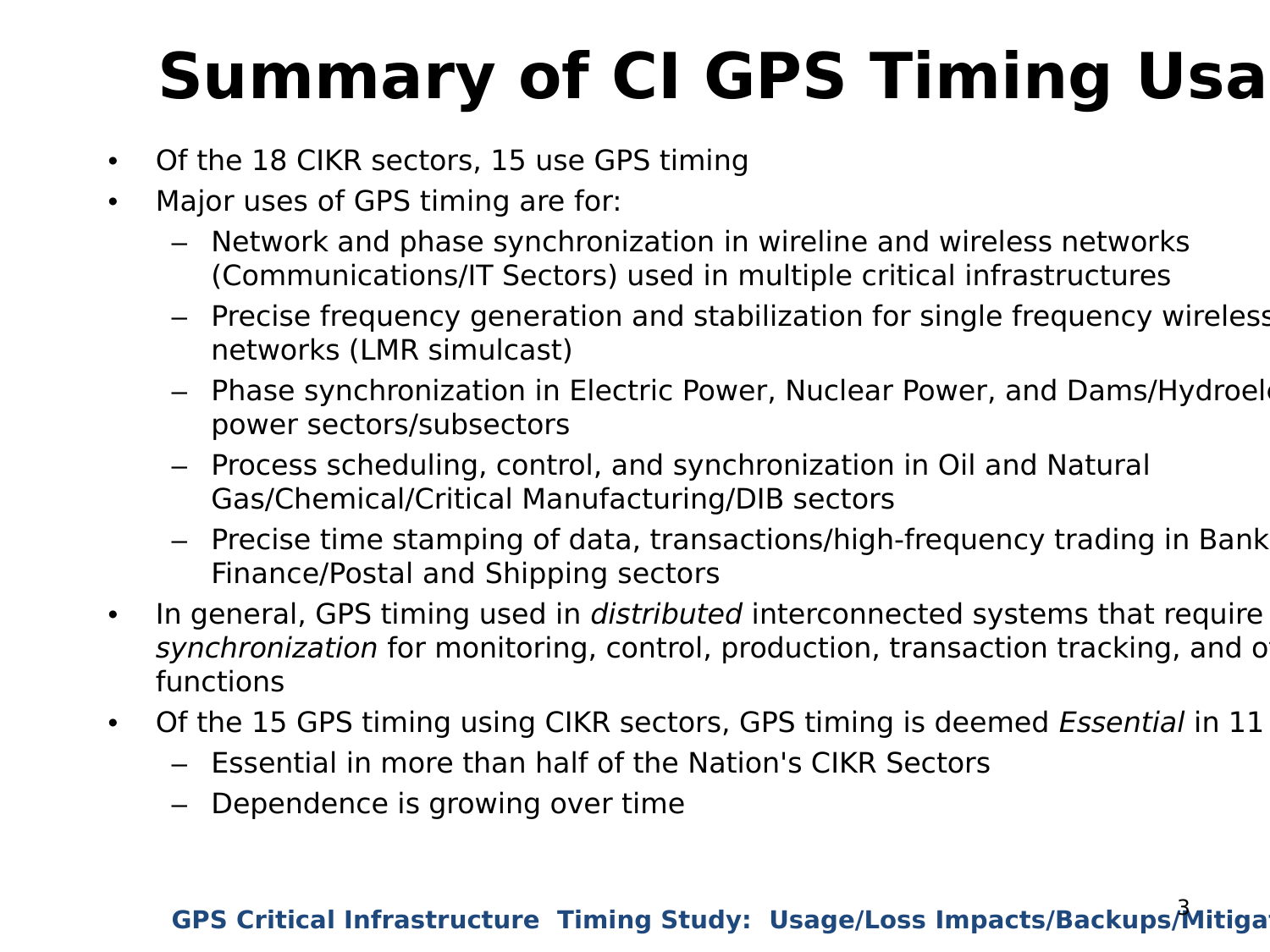### **GPS Time and Frequency System Holdover Oscillator**



**It is the TFS, not the GPS Receiver alone, that should be considered as the building block for timing, frequency, and time-of-day services.**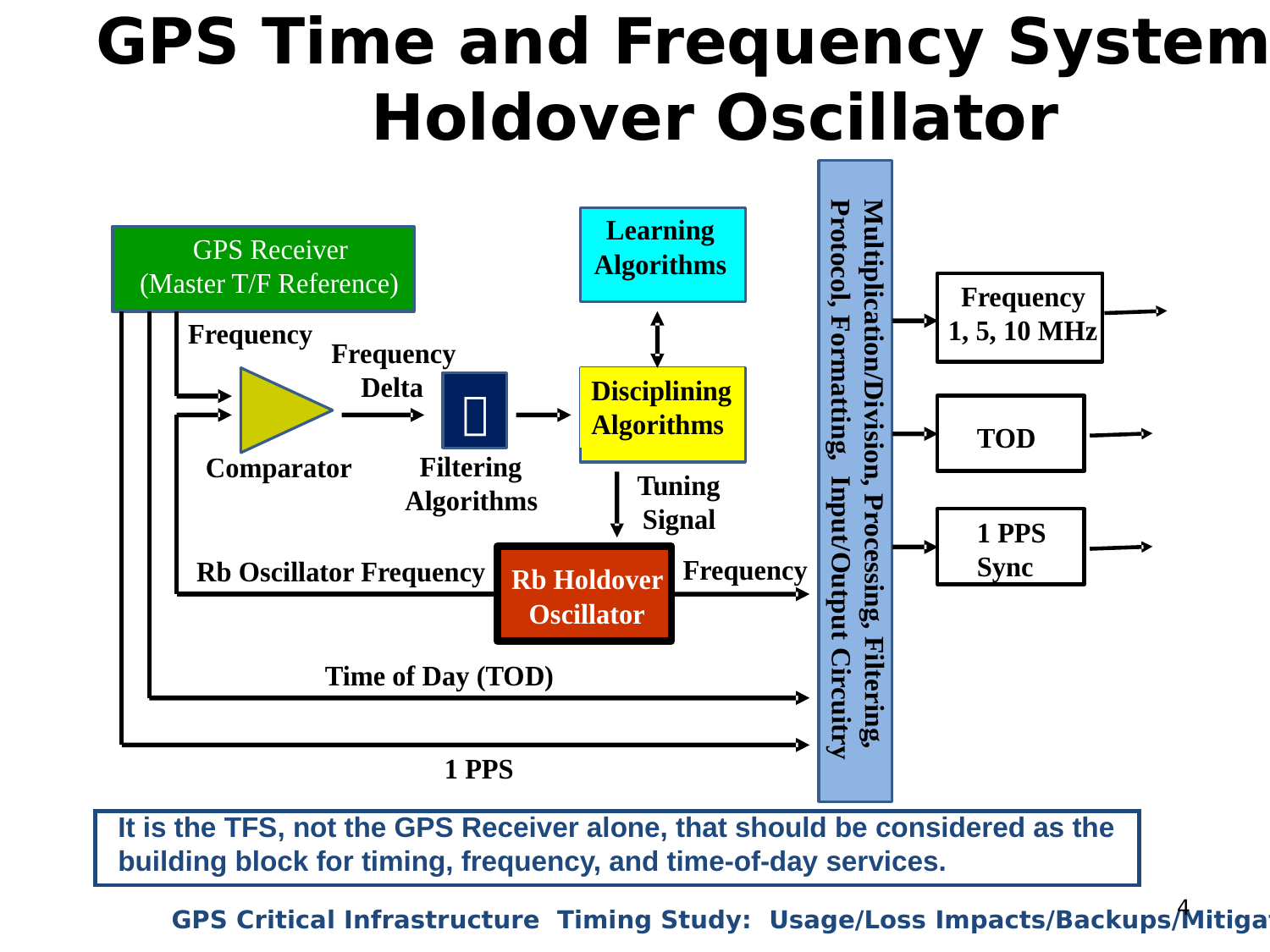## **CIKR Sector Oscillators And Holdo**

| <b>GPS Timing Essential CIKR</b><br><b>Sector</b>     | <b>Timing</b><br>Accuracy<br>Requirements*          | <b>Oscillators Used**</b> |                         |                | <b>Least Robust Oscillator</b> | Osc.<br>Holdover<br><b>Time</b> |
|-------------------------------------------------------|-----------------------------------------------------|---------------------------|-------------------------|----------------|--------------------------------|---------------------------------|
|                                                       |                                                     |                           |                         |                |                                | (Hours)                         |
|                                                       |                                                     | <b>TCXO</b>               | OCXO                    | <b>Rb</b>      |                                |                                 |
| <b>Communications Sector</b>                          | ~ Nanoseconds (SONET,<br>CDMA)                      |                           | X                       | $\mathsf{X}$   | OCXO (HS)                      | $24 +$                          |
| <b>Emergency Services Sector</b>                      | $~\sim$ Nanoseconds<br>(CDMA E911, LMRs)            |                           | $\overline{\mathsf{x}}$ |                | OCXO (HS)                      | $24 +$                          |
| <b>Information Technology Sector</b>                  | 20 to 100 Nanoseconds<br>$(PTP)^*$                  |                           | $\overline{X}$          |                | OCXO (MS)                      | $\mathbf{1}$                    |
| <b>Banking and Finance Sector</b>                     | Millisecond- Microsecond<br>$(HFT)^{\wedge}$        | $\overline{X}$            | $\overline{X}$          | $\overline{X}$ | <b>TCXO</b>                    | $< .24 - 1.7$                   |
| <b>Energy/Electric Power</b><br><b>Subsector</b>      | 1-4.6 Microsecond (Synchro-<br>Phasors; Fault Loc.) |                           | $\overline{X}$          |                | OCXO (MS)                      | $\mathbf{1}$                    |
| Energy/Oil and Natural Gas<br><b>Sector Subsector</b> | Microsecond<br>(exploration, SCADA)                 |                           | $\mathsf{X}$            | $\mathsf{X}$   | OCXO (MS)                      | $\mathbf{1}$                    |
| <b>Nuclear Sector</b>                                 | 1 Microsecond (Synchro-<br>Phasors)                 |                           | $\mathsf{X}$            |                | OCXO (MS)                      | $\mathbf{1}$                    |
| <b>Dams Sector</b>                                    | 1 Microsecond (Synchro-<br>Phasors)                 |                           | $\overline{\mathsf{x}}$ |                | OCXO (MS)                      | $\mathbf{1}$                    |
| <b>Chemical Sector</b>                                | Sub Microsecond-<br>Microsecond                     |                           | $\mathsf{X}$            |                | OCXO (MS)                      | $\mathbf{1}$                    |
| <b>Critical Manufacturing Sector</b>                  | Millisecond                                         | $\overline{X}$            | $\overline{X}$          |                | <b>TCXO</b>                    | 1.7                             |
| Defense Industrial Base Sector                        | Millisecond                                         | $\mathsf{X}$              | X                       |                | <b>TCXO</b>                    | 1.7                             |
| <b>Transportation Sector</b>                          | ~ Nanoseconds (Wireless<br>modal comms)             |                           | $\mathsf{X}$            | $\times$       | OCXO (HS)                      | $24 +$                          |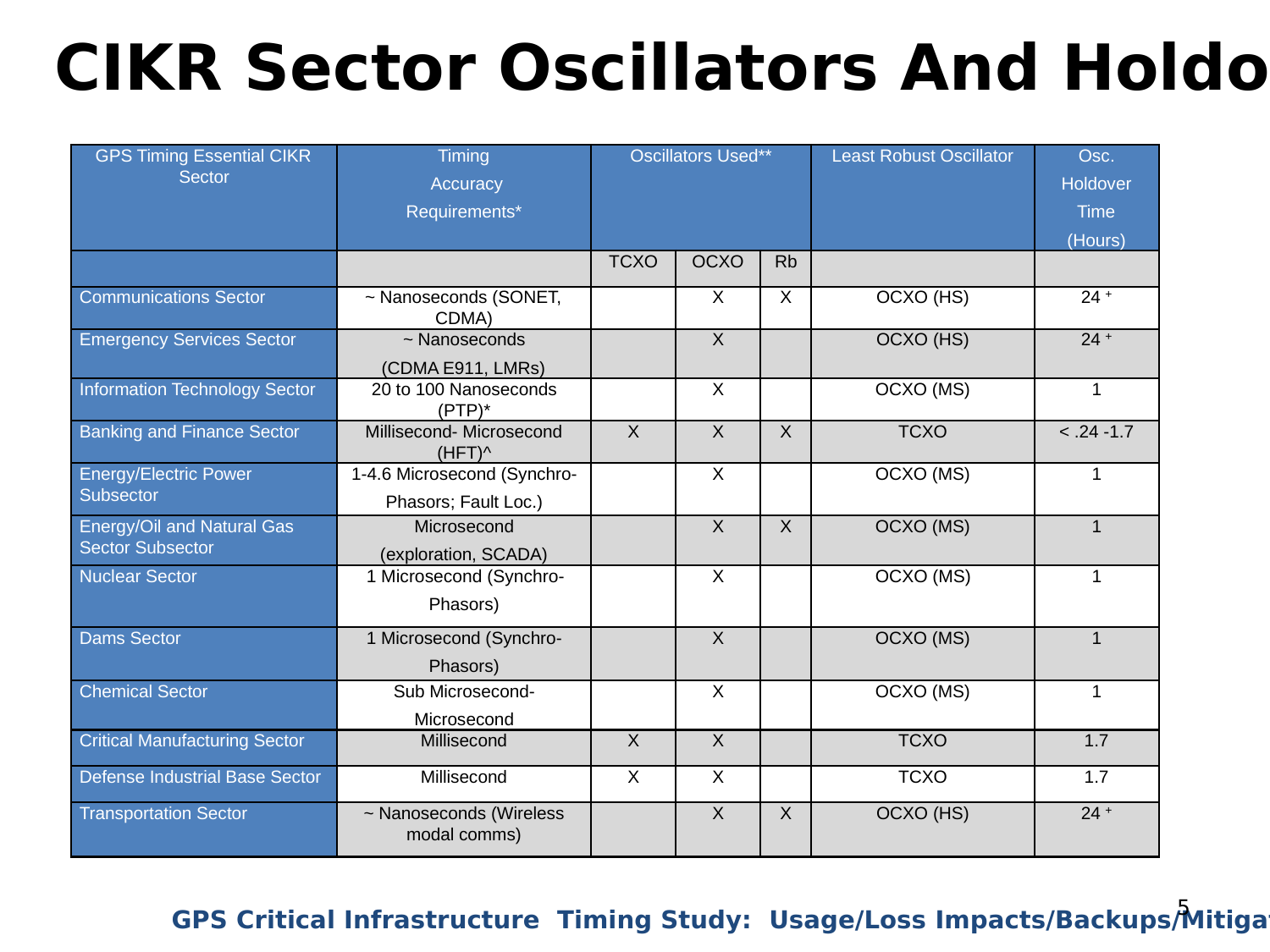## **CIKR Impacts Under GPS Outage**

| <b>GPS Timing Essential CIKR</b><br><b>Sector</b>     | <b>Least Robust</b><br><b>Oscillator</b> | Holdover<br><b>Time</b><br>(hours) | Unintentional<br>Interference<br>impact:<br>8 hours<br>$(Y$ or N $)$ | Intentional<br>Jamming<br>impact:<br><b>Multiple Days</b><br>$(Y$ or $N)$ | Space<br>Weather<br>impact:<br>16 hours<br>$(Y$ or N $)$ |
|-------------------------------------------------------|------------------------------------------|------------------------------------|----------------------------------------------------------------------|---------------------------------------------------------------------------|----------------------------------------------------------|
| <b>Communications Sector</b>                          | OCXO (HS)                                | $24 *$                             | N.                                                                   | $\overline{Y}$                                                            | $\mathsf{N}$                                             |
| <b>Emergency Services Sector</b>                      | OCXO (HS)                                | $24*$                              | N                                                                    | $\overline{Y}$                                                            | $\mathsf{N}$                                             |
| <b>Information Technology</b><br>Sector <sup>^</sup>  | OCXO (MS)                                | $1^{\#}$                           | $\overline{Y}$                                                       | $\overline{Y}$                                                            | $\overline{Y}$                                           |
| <b>Banking and Finance Sector</b>                     | <b>TCXO</b>                              | $< .24 - 1.7$ #                    | Y                                                                    | Y                                                                         | Y                                                        |
| <b>Energy/Electric Power</b><br>Subsector             | OCXO (MS)                                | $1$ <sup>#</sup>                   | $\overline{Y}$                                                       | $\overline{Y}$                                                            | $\overline{Y}$                                           |
| Energy/Oil and Natural Gas<br><b>Sector Subsector</b> | OCXO (MS)                                | $1$ <sup>#</sup>                   | $\overline{Y}$                                                       | $\overline{Y}$                                                            | $\overline{Y}$                                           |
| <b>Nuclear Sector</b>                                 | OCXO (MS)                                | $1$ #                              | Y                                                                    | Y                                                                         | Y                                                        |
| <b>Dams Sector</b>                                    | OCXO (MS)                                | $1$ <sup>#</sup>                   | Y                                                                    | Y                                                                         | Y                                                        |
| <b>Chemical Sector</b>                                | OCXO (MS)                                | $1$ #                              | Y                                                                    | $\overline{Y}$                                                            | $\overline{Y}$                                           |
| <b>Critical Manufacturing Sector</b>                  | <b>TCXO</b>                              | $1.7$ #                            | $\overline{Y}$                                                       | $\overline{Y}$                                                            | Y                                                        |
| <b>Defense Industrial Base Sector</b>                 | <b>TCXO</b>                              | $1.7$ #                            | Y                                                                    | Y                                                                         | Y                                                        |
| <b>Transportation Sector</b>                          | OCXO (HS)                                | $24*$                              | $\mathsf{N}$                                                         | Y                                                                         | $\mathsf{N}$                                             |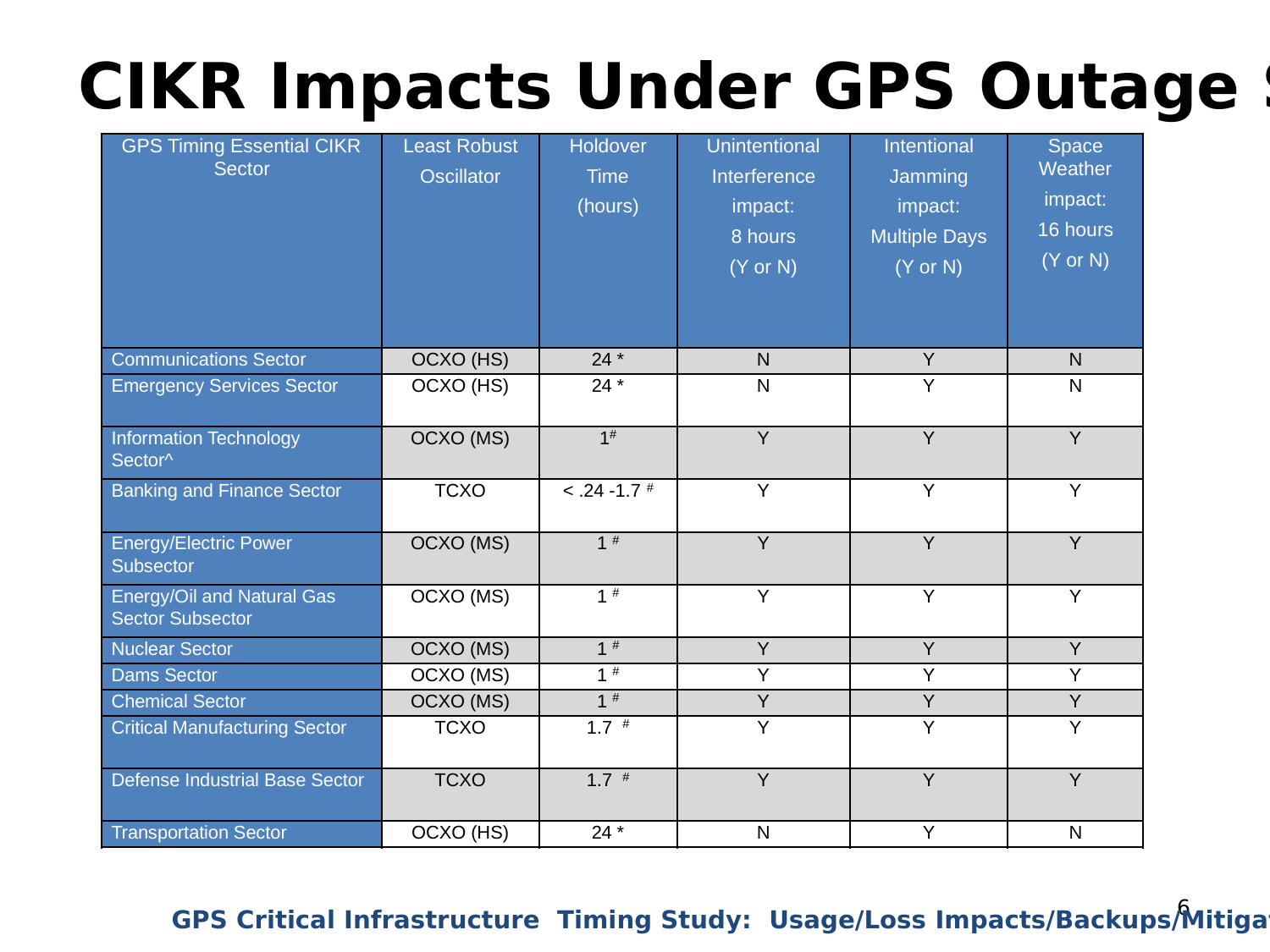

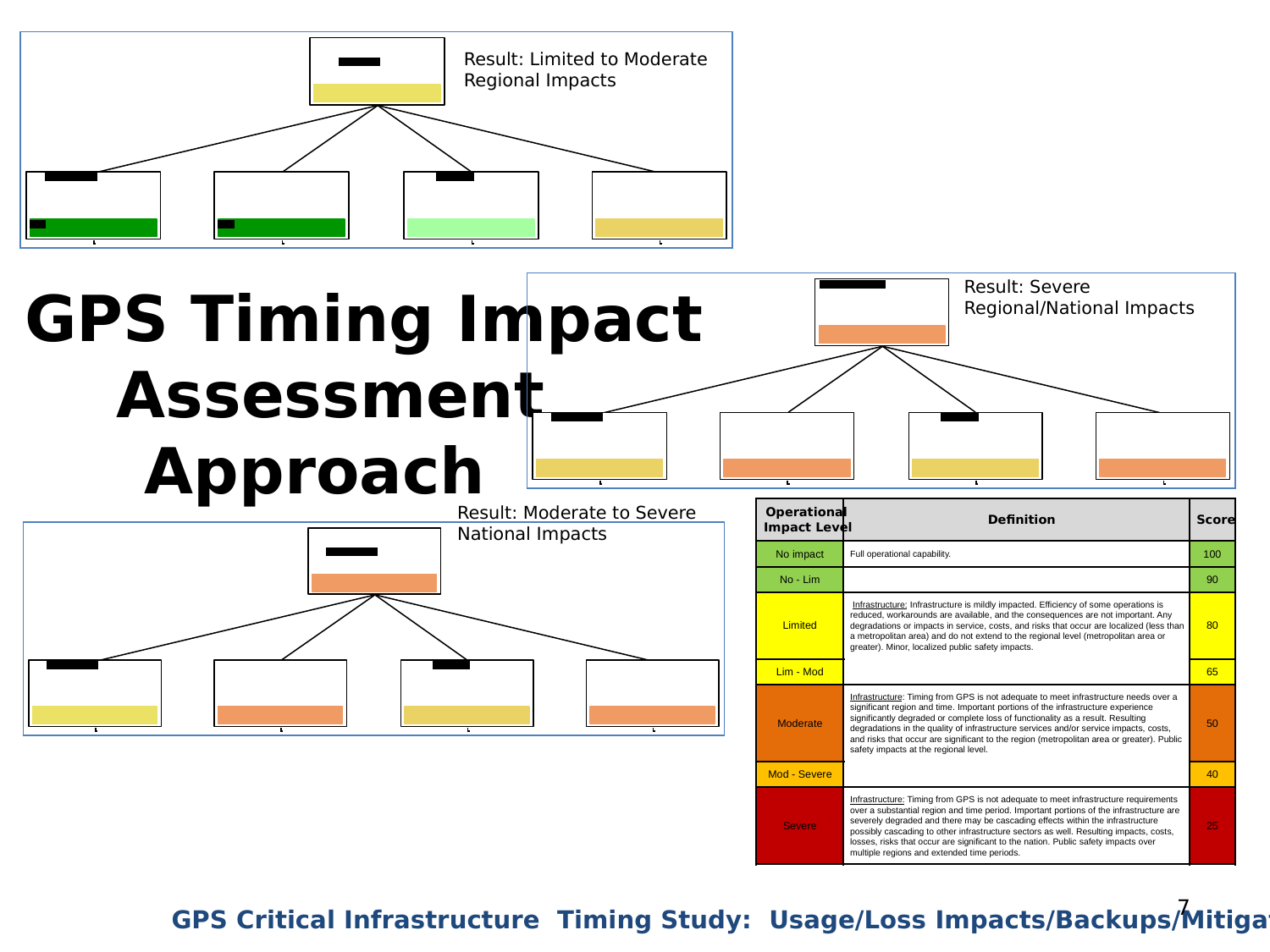# Space Weather Planning Scenario

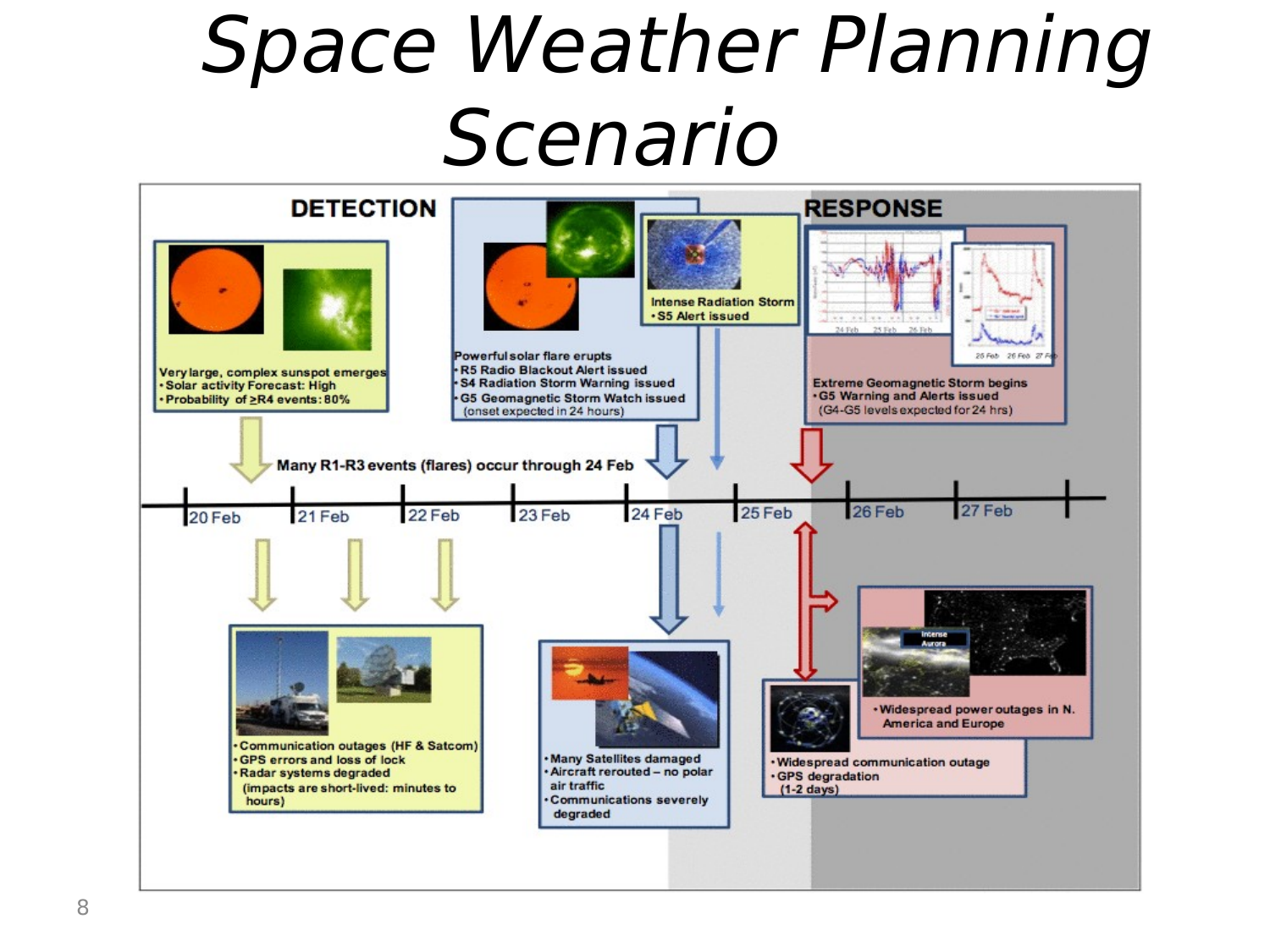# Impact on GPS and CI Feb 20 – 24 > R4 Solar Event Scenario

- An R4 event is caused by a disturbances of the iono caused by X-ray emissions from the Sun.
	- A "Severe" (R4) High Frequency (HF) radio frequency ev radio communications blackout on most of the sunlit sid Earth for one to two hours. HF radio contact lost during time.
- GPS Impacts: Loss of signal due to:
	- Ionospheric plasma density irregularities
		- Refraction and diffraction of GPS signal propagating through the irregularity
		- Rapid amplitude and phase variations
	- Locations:
		- Night-time equatorial regions (severe, common)
		- Polar regions (usually mild, rare)
		- All latitudes during geomagnetic storms (severe, rare)
	- Time Duration of Event: 10s of minutes to multiple hours over multiple days
- Radar degradation due to similar causes as HF radion GPS signal impacts described above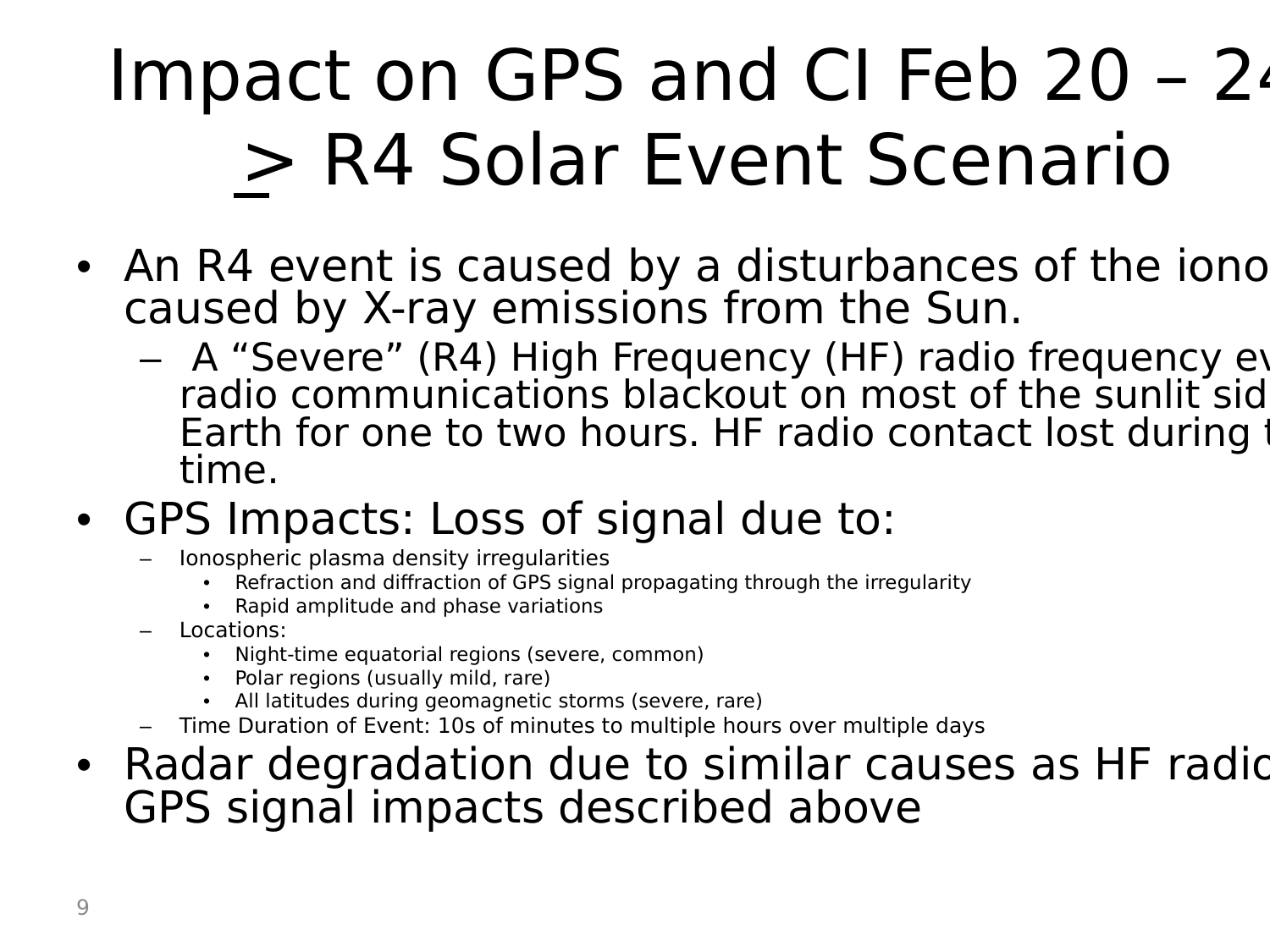### Impacts on GPS and CI from 25-26 FEB G Geomagnetic Storm Scenario

- **Electric Power outages due to:** 
	- **Geomagnetic Storm induces ground currents and Earth surface potentials**
	- **Geomagnetically Induced Currents (GIC) at substations (damages**  equipment) and on power lines (causes faults\lines to trip or **service)**
	- Loss of control caused by corrupted grid state estimation\si**t awareness due to loss of GPS timing synchronization of data from SCADA and Synchrophasors**
- **Communications degradations consist of:** 
	- **HF Blackouts**
	- **Satellite communications losses**
	- **CDMA Cellular and Land Mobile Radio Simulcast loss due to I timing synchronization**

|                |               | <b>Solar Storm</b><br><b>Effect</b> | <b>Single Frequency</b><br><b>GPS Timing Error</b><br>(Range) | <b>Single Frequency</b><br><b>GPS Position Error</b><br>(Range)                      | <b>Time of Day</b>        | <b>Duration of Event</b>                                                       |
|----------------|---------------|-------------------------------------|---------------------------------------------------------------|--------------------------------------------------------------------------------------|---------------------------|--------------------------------------------------------------------------------|
|                | • GPS Impacts | TEC increase in<br>ionosphere       | Less than 100 ns<br>Typical 10-30 ns                          | Less than $100 \text{ m}$<br>Typical 10-20 m                                         | Day side of the earth     | Hours to days                                                                  |
|                |               | -scintillation                      | Less than 100 ns for<br>individual satellites                 | Loss of precision<br>due to loss or<br>corruption of<br>individual GPS<br>satellites | Worse in early<br>evening | Individual events<br>minutes but can<br>persist for hours to<br>days (diurnal) |
| $\overline{0}$ |               | -solar radio bursts                 | Severe events can<br>deny GPS reception                       | Severe events can<br>deny GPS reception                                              | Day side of the earth     | Minutes to hours<br>(duration of the solar<br>burst)                           |